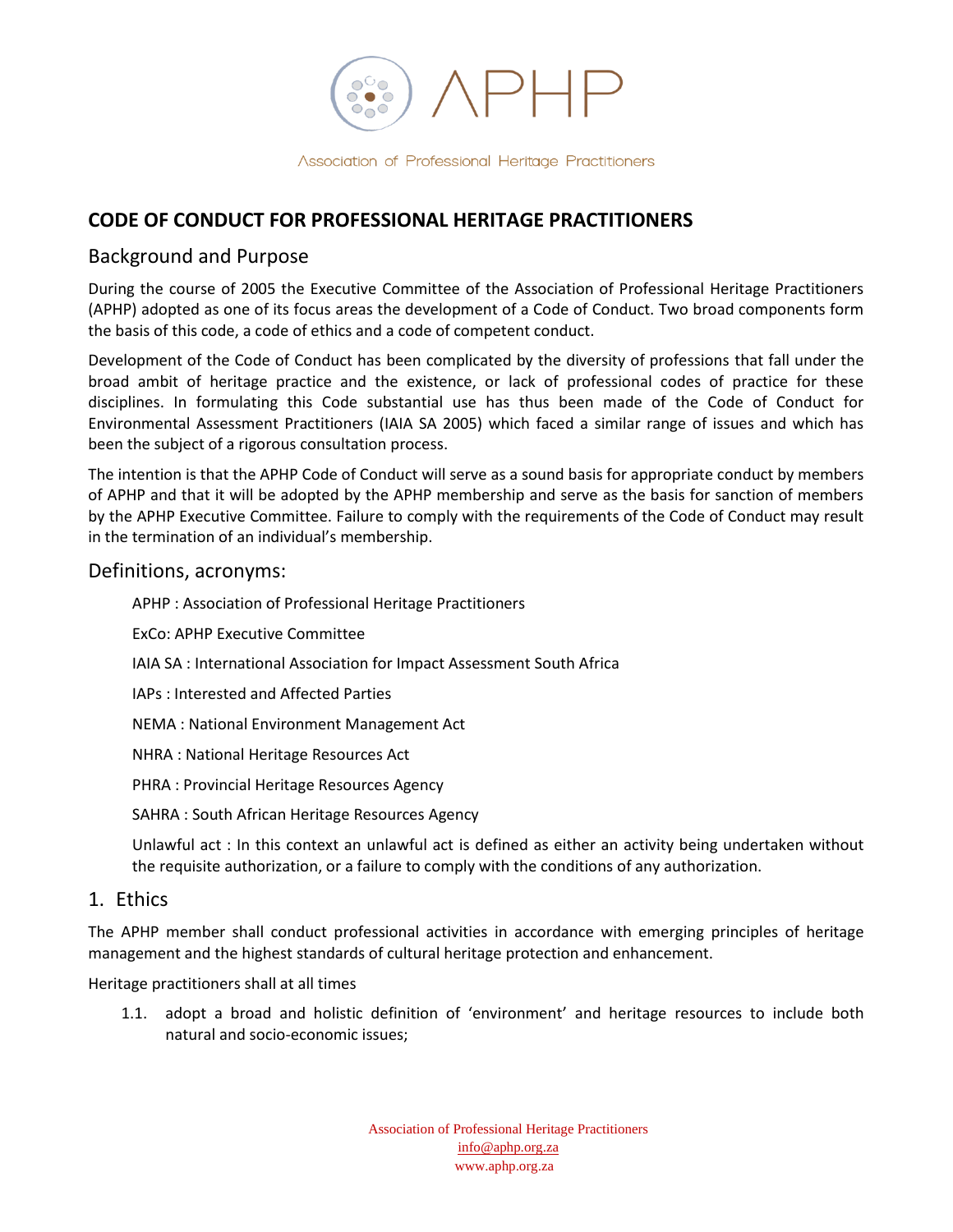- 1.2. respect the environmental rights afforded to all South African citizens in the Constitution, the National Environment Management Act, the National Heritage Resources Act and other relevant legislation in the execution of their activities;
- 1.3. place the integrity of the cultural and natural environment and the health, safety and welfare of the wider public above any commitment to sectional or private interests;
- 1.4. conduct their activities in accordance with and in terms of the spirit and intention of the relevant policy and legal frameworks and not seek to exploit lacunae or possible anomalies between different sets of policy/legislation;
- 1.5. not conduct professional activities in a manner involving dishonesty, fraud, deceit, misrepresentation or bias;
- 1.6. only undertake particular heritage work in a position of responsible charge where they have the relevant and appropriate experience and expertise (the 'values, knowledge and skills') to competently undertake such work;
- 1.7. be conscious of the diverse nature of the context and the many different potential attitudes towards the cultural landscape and the need to elicit the range of such interpretations;
- 1.8. must recognise all forms of knowledge, including 'indigenous', 'traditional' and ''scientific' knowledge, and all forms of communication, including written and oral. Recognise the intangible as well as the tangible components of heritage.

#### 2. Conduct

The member shall:

- 2.1. actively discourage misrepresentation or misuse of work the member has performed or that which was performed under the member's direction;
- 2.2. not advertise or present the member's services in a manner that may bring discredit to the profession;
- 2.3. strive for transparency and social accountability, taking into account the interests, needs and values of IAPs;
- 2.4. ensure that stakeholder participation is undertaken in a fair and transparent manner with adequate provision for language requirements, varying degrees of literacy and different cultural requirements. Stakeholder engagement should be appropriate and inclusive and not merely tailored to minimum legal requirements;
- 2.5. give special planning attention to vulnerable or disadvantaged groups or communities;
- 2.6. pursue ways of optimising potential benefits of development without compromising its viability or the integrity of the cultural environment;
- 2.7. consider and address indirect and cumulative effects associated with a proposed action.
- 2.8. respect the sanctity of the law and the heritage protection it affords and must notify the relevant authorities if and when they become aware of any **unlawful act** irrespective of whether the perpetrator is their client or not.
- 2.9. ensure public access to information is available and is easily understood, key considerations highlighting and/or acknowledging limitations or shortcomings.
- 2.10. inform a prospective client or employer of any professional or personal interests which may impair the objectivity of their work;

Association of Professional Heritage Practitioners info@aphp.org.za www.aphp.org.za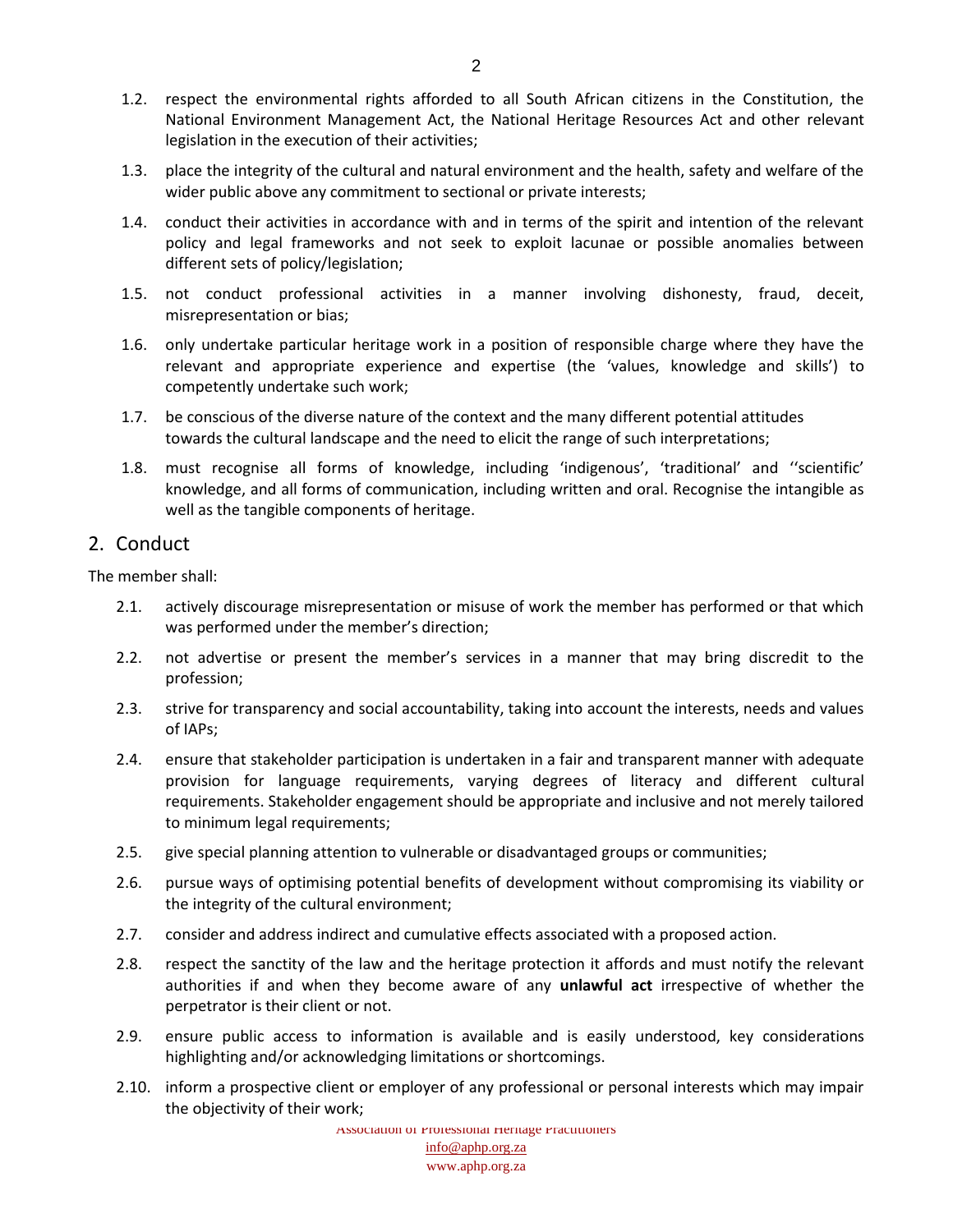2.11. not knowingly take over the work of another APHP professional heritage practitioner or APHP member unless that practitioner confirms that they have been satisfactorily reimbursed for professional costs and informed of the transfer of responsibilties.

The member shall not:

- 2.12. have a conflict of interest, or vested interest in working in the field of heritage assessment. Payment for work undertaken should not in any way be conditional on approval or authorization of the proposed development;
- 2.13. seek employment, grants or gains, or attempt to injure the reputation or opportunities for employment of another heritage assessment practitioner by fake, biased or undocumented claims or accusations or by any other malicious action;
- 2.14. discriminate against stakeholders on the basis of sex, creed, religion, race, colour, national origin, economic status, cultural movements or organizational affiliations.

#### 3. Practice

In undertaking their activities as heritage assessment practitioners APHP members shall endeavour to comply with the following code of ethical and competent practice:

- 3.1. provide information which is truthful, complete, unbiased, given appropriate emphasis, reliable, consistent, and explicit about assumptions made, sourced and stated in such a way that it can be understood by people with a non-technical background;
- 3.2. provide information that is easily understood, that key considerations are highlighted and that limitations or shortcomings are acknowledged;
- 3.3. ensure that the validity of all data collected, analysis performed, or plans developed by or under the direction of the member is accurate and correct;
- 3.4. adequately reference work i.e. previous studies;
- 3.5. clearly differentiate between facts, opinions and inferences in their work;
- 3.6. ensure that their recommendations are based on, and substantiated by, the analysis conducted and included in the assessment reports;
- 3.7. upon request by any rightful petitioner, give evidence of qualifications, professional training, publications and experience;
- 3.8. within a reasonable time, provide ready access to all information upon which their investigations and assessments are based;
- 3.9. in any form of communication, give full and proper credit to and avoid misrepresentations of the work and ideas of others;
- 3.10. take all reasonable steps to ensure that proponents are aware of the legal obligations emanating out of any legal process and that the proponent is guided with respect to the appropriate mechanism(s) to ensure compliance with these obligations.

#### 4. Disciplinary process

4.1. APHP expects members to abide by the professional codes of conduct of their respective disciplines. However, such professional codes of conduct do not exist for all the disciplines falling under the broad ambit of heritage assessment.